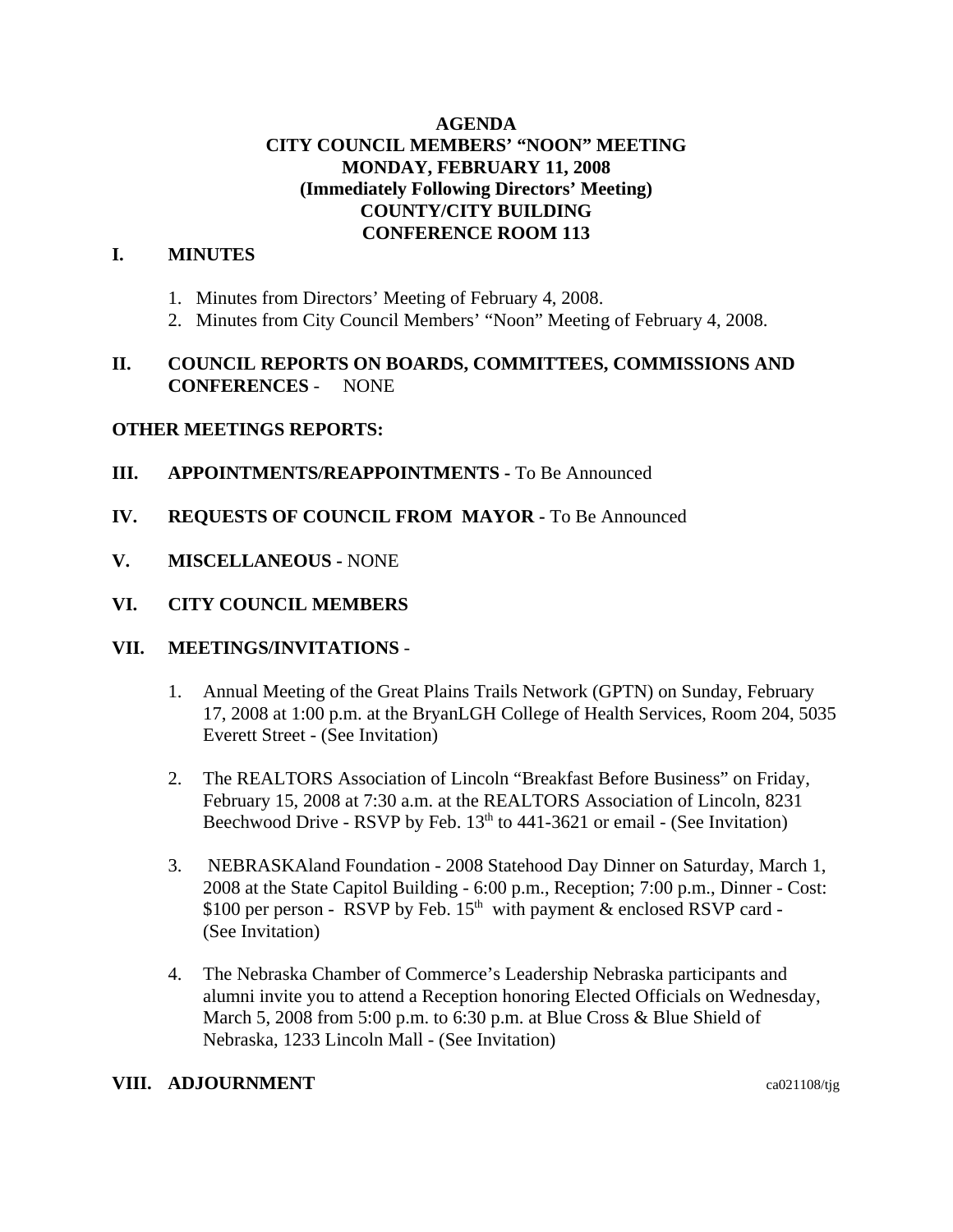# **MINUTES CITY COUNCIL MEMBERS' NOON MEETING MONDAY, FEBRUARY 11, 2008 COUNTY/CITY BUILDING CONFERENCE ROOM 113**

| <b>Members Present:</b> Chairman Dan Marvin |
|---------------------------------------------|
| Vice Chair Robin Eschliman                  |
| Jon Camp                                    |
| Jonathan Cook                               |
| Doug Emery                                  |
| John Spatz                                  |
| Ken Svoboda.                                |
|                                             |

**Others Present:** Rick Hoppe, Administrative Aide to the Mayor Denise Pearce, Administrative Aide to the Mayor Trish Owen, Administrative Aide to the Mayor

The Nebraska Open Meetings Act posted on the rear wall of Room 113.

Meeting called to order by Chairman Marvin at 11:25 a.m.

## **I. MINUTES**

1. Minutes from Directors' Meeting of February 4, 2008.

2. Minutes from City Council Members' "Noon" Meeting of February 4, 2008. Chairman Marvin called for approval of above minutes. With no corrections or discussion minutes approved by acclamation.

# **II. COUNCIL REPORTS ON BOARDS, COMMITTEES, COMMISSIONS AND CONFERENCES**

No regular committee meeting reports

## **LPED Update - Eschliman**

LPED released 2007 report with survey results showing expected business expansion over next three years in Lincoln

#### **OTHER MEETINGS REPORTS:**

#### **III. APPOINTMENTS/REAPPOINTMENTS - Pearce**

No new appointments/reappointments. Discussion of terms of City Council recommended Audit Board appointments.

## **IV. REQUESTS OF COUNCIL FROM MAYOR** - **Hoppe**

Hoppe led discussion on the budget survey group, asking for City Council appointments. The survey group was organized to discuss the instrument and style of survey. Councilwoman Robin Eschliman and Councilman Doug Emery accepted positions to the group.